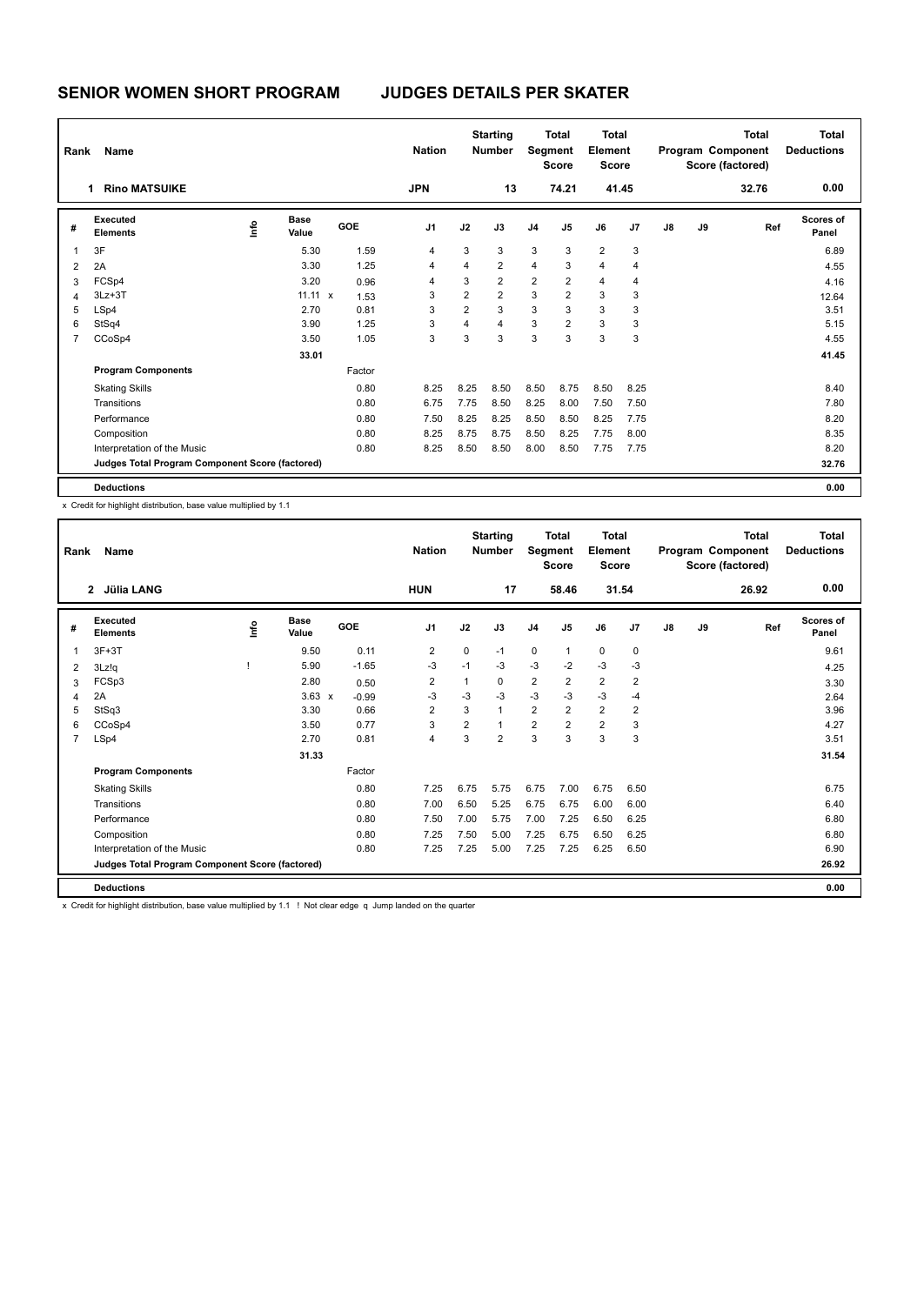| Rank | Name                                            |    |               |            | <b>Nation</b>  |                | <b>Starting</b><br><b>Number</b> | Segment        | <b>Total</b><br><b>Score</b> | Total<br>Element<br><b>Score</b> |                |    |    | <b>Total</b><br>Program Component<br>Score (factored) | <b>Total</b><br><b>Deductions</b> |
|------|-------------------------------------------------|----|---------------|------------|----------------|----------------|----------------------------------|----------------|------------------------------|----------------------------------|----------------|----|----|-------------------------------------------------------|-----------------------------------|
|      | <b>Jenni SAARINEN</b><br>3                      |    |               |            | <b>FIN</b>     |                | $\mathbf{2}$                     |                | 57.48                        |                                  | 29.12          |    |    | 29.36                                                 | $-1.00$                           |
| #    | Executed<br><b>Elements</b>                     | ١m | Base<br>Value | <b>GOE</b> | J <sub>1</sub> | J2             | J3                               | J <sub>4</sub> | J <sub>5</sub>               | J6                               | J <sub>7</sub> | J8 | J9 | Ref                                                   | Scores of<br>Panel                |
| 1    | $3T+3T$                                         |    | 8.40          | $-2.10$    | $-5$           | $-5$           | $-5$                             | $-5$           | $-5$                         | $-5$                             | $-5$           |    |    |                                                       | 6.30                              |
| 2    | 3S                                              |    | 4.30          | $-0.60$    | $-1$           | $-1$           | $-2$                             | $-2$           | $-2$                         | $-1$                             | $-1$           |    |    |                                                       | 3.70                              |
| 3    | FSSp4                                           |    | 3.00          | 0.60       | 2              | $\overline{2}$ | $\overline{2}$                   | 3              | $\overline{2}$               | $\overline{2}$                   | 2              |    |    |                                                       | 3.60                              |
| 4    | 2A                                              |    | $3.63 \times$ | 0.99       | 3              | 3              | 3                                | 3              | $\overline{2}$               | 3                                | 4              |    |    |                                                       | 4.62                              |
| 5    | StSq3                                           |    | 3.30          | 0.86       | 3              | 3              | $\overline{2}$                   | $\overline{2}$ | $\overline{2}$               | 3                                | 3              |    |    |                                                       | 4.16                              |
| 6    | LSp3                                            |    | 2.40          | 0.14       | 1              | 0              | 0                                | 1              | $\overline{1}$               | $\mathbf 0$                      |                |    |    |                                                       | 2.54                              |
| 7    | CCoSp4                                          |    | 3.50          | 0.70       | $\overline{2}$ | $\overline{2}$ | $\Omega$                         | $\overline{2}$ | $\overline{2}$               | $\overline{2}$                   | $\overline{2}$ |    |    |                                                       | 4.20                              |
|      |                                                 |    | 28.53         |            |                |                |                                  |                |                              |                                  |                |    |    |                                                       | 29.12                             |
|      | <b>Program Components</b>                       |    |               | Factor     |                |                |                                  |                |                              |                                  |                |    |    |                                                       |                                   |
|      | <b>Skating Skills</b>                           |    |               | 0.80       | 6.75           | 7.00           | 7.25                             | 8.00           | 7.75                         | 7.50                             | 7.75           |    |    |                                                       | 7.45                              |
|      | Transitions                                     |    |               | 0.80       | 6.50           | 6.75           | 7.00                             | 7.75           | 7.25                         | 7.25                             | 7.25           |    |    |                                                       | 7.10                              |
|      | Performance                                     |    |               | 0.80       | 6.75           | 6.75           | 6.75                             | 7.50           | 8.00                         | 7.00                             | 7.50           |    |    |                                                       | 7.10                              |
|      | Composition                                     |    |               | 0.80       | 7.00           | 7.25           | 7.00                             | 7.75           | 7.50                         | 7.75                             | 7.75           |    |    |                                                       | 7.45                              |
|      | Interpretation of the Music                     |    |               | 0.80       | 7.25           | 7.50           | 7.00                             | 8.25           | 8.25                         | 7.50                             | 7.50           |    |    |                                                       | 7.60                              |
|      | Judges Total Program Component Score (factored) |    |               |            |                |                |                                  |                |                              |                                  |                |    |    |                                                       | 29.36                             |
|      | <b>Deductions</b>                               |    | Falls:        | $-1.00(1)$ |                |                |                                  |                |                              |                                  |                |    |    |                                                       | $-1.00$                           |

x Credit for highlight distribution, base value multiplied by 1.1

| Rank | Name                                            |         |                      |         | <b>Nation</b>  |                | <b>Starting</b><br><b>Number</b> | Segment        | Total<br><b>Score</b> | <b>Total</b><br>Element<br><b>Score</b> |                |    |    | <b>Total</b><br>Program Component<br>Score (factored) | <b>Total</b><br><b>Deductions</b> |
|------|-------------------------------------------------|---------|----------------------|---------|----------------|----------------|----------------------------------|----------------|-----------------------|-----------------------------------------|----------------|----|----|-------------------------------------------------------|-----------------------------------|
|      | <b>Lindsay THORNGREN</b><br>4                   |         |                      |         | <b>USA</b>     |                | 3                                |                | 54.87                 |                                         | 26.91          |    |    | 27.96                                                 | 0.00                              |
| #    | Executed<br><b>Elements</b>                     | ۴ů      | <b>Base</b><br>Value | GOE     | J <sub>1</sub> | J2             | J3                               | J <sub>4</sub> | J5                    | J6                                      | J <sub>7</sub> | J8 | J9 | Ref                                                   | <b>Scores of</b><br>Panel         |
| 1    | 3F                                              |         | 5.30                 | 1.06    | 3              | $\overline{2}$ | $\overline{2}$                   | $\overline{2}$ | $\overline{2}$        | $\overline{2}$                          | $\overline{2}$ |    |    |                                                       | 6.36                              |
| 2    | 2A                                              |         | 3.30                 | 0.86    | 3              | 3              | $\overline{2}$                   | $\overline{2}$ | $\overline{2}$        | 3                                       | 3              |    |    |                                                       | 4.16                              |
| 3    | CCoSp4                                          |         | 3.50                 | 1.12    | 4              | $\overline{4}$ | 3                                | 3              | 3                     | 3                                       | 3              |    |    |                                                       | 4.62                              |
| 4    | 2Lz+COMBO+2T*                                   | $\star$ | 2.31 x               | $-1.05$ | $-5$           | $-5$           | $-5$                             | $-5$           | $-5$                  | $-5$                                    | -5             |    |    |                                                       | 1.26                              |
| 5    | FSS <sub>p4</sub>                               |         | 3.00                 | 0.12    | $\overline{2}$ | $\overline{2}$ | $-2$                             | $\mathbf{1}$   |                       | $-1$                                    | $-1$           |    |    |                                                       | 3.12                              |
| 6    | StSq3                                           |         | 3.30                 | 0.53    | 3              | $\overline{1}$ | $\mathbf{1}$                     | $\overline{2}$ |                       | $\overline{2}$                          | $\overline{2}$ |    |    |                                                       | 3.83                              |
| 7    | LSp4                                            |         | 2.70                 | 0.86    | 3              | 4              | 3                                | 4              | 3                     | 3                                       | 3              |    |    |                                                       | 3.56                              |
|      |                                                 |         | 23.41                |         |                |                |                                  |                |                       |                                         |                |    |    |                                                       | 26.91                             |
|      | <b>Program Components</b>                       |         |                      | Factor  |                |                |                                  |                |                       |                                         |                |    |    |                                                       |                                   |
|      | <b>Skating Skills</b>                           |         |                      | 0.80    | 7.00           | 6.75           | 6.75                             | 7.50           | 7.75                  | 7.00                                    | 6.75           |    |    |                                                       | 7.00                              |
|      | Transitions                                     |         |                      | 0.80    | 6.75           | 6.50           | 6.25                             | 7.50           | 7.25                  | 7.25                                    | 6.50           |    |    |                                                       | 6.85                              |
|      | Performance                                     |         |                      | 0.80    | 6.75           | 6.75           | 6.75                             | 7.25           | 7.75                  | 6.75                                    | 6.50           |    |    |                                                       | 6.85                              |
|      | Composition                                     |         |                      | 0.80    | 7.25           | 7.00           | 6.50                             | 7.50           | 7.50                  | 7.25                                    | 6.75           |    |    |                                                       | 7.15                              |
|      | Interpretation of the Music                     |         |                      | 0.80    | 7.00           | 7.25           | 6.75                             | 7.50           | 7.50                  | 7.00                                    | 6.75           |    |    |                                                       | 7.10                              |
|      | Judges Total Program Component Score (factored) |         |                      |         |                |                |                                  |                |                       |                                         |                |    |    |                                                       | 27.96                             |
|      | <b>Deductions</b>                               |         |                      |         |                |                |                                  |                |                       |                                         |                |    |    |                                                       | 0.00                              |

\* Invalid element x Credit for highlight distribution, base value multiplied by 1.1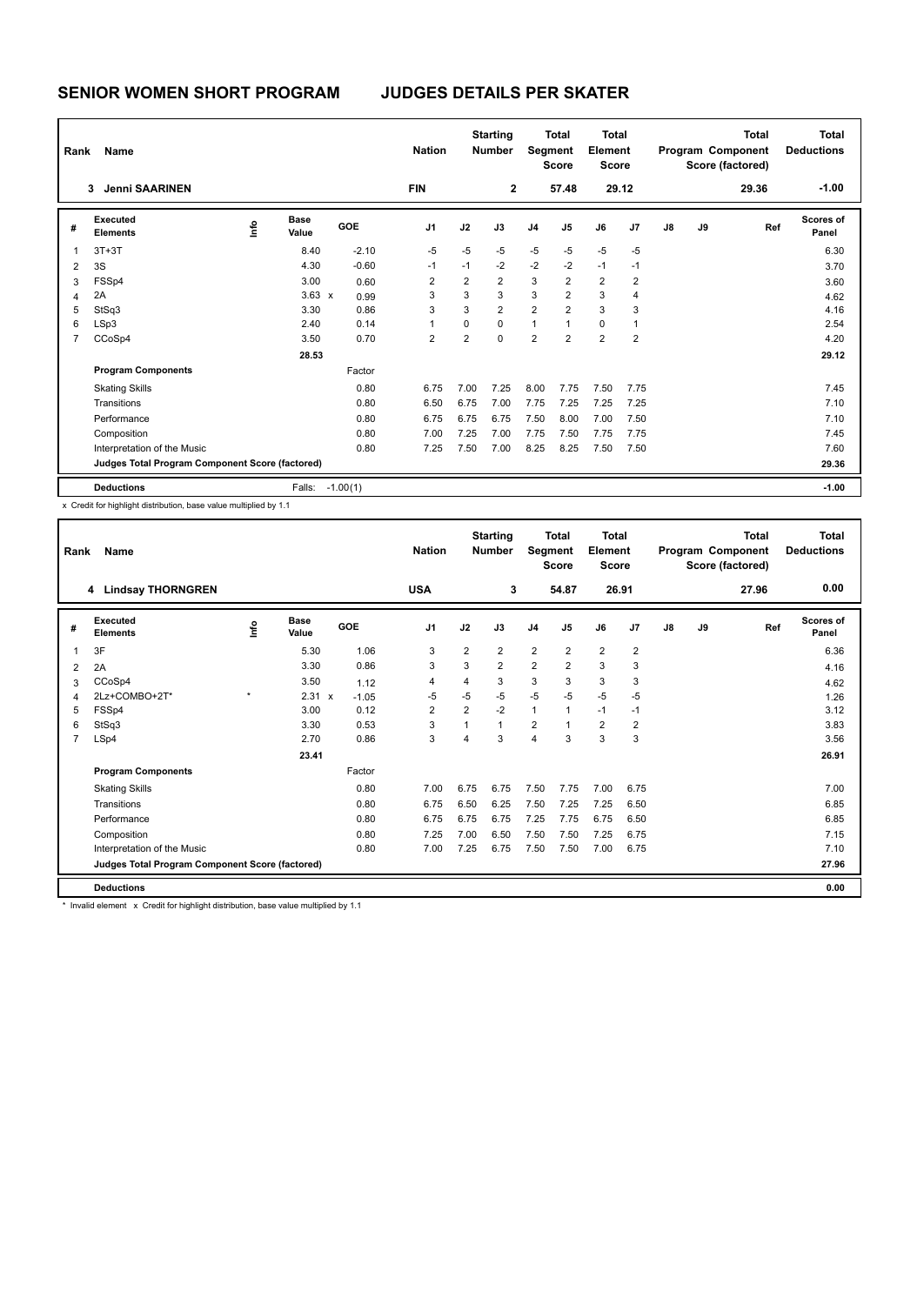| Rank           | Name                                            |      | <b>Nation</b>        |            | <b>Starting</b><br><b>Number</b> |                | <b>Total</b><br>Segment<br><b>Score</b> | <b>Total</b><br>Element<br><b>Score</b> |                |                |                         | <b>Total</b><br>Program Component<br>Score (factored) | <b>Total</b><br><b>Deductions</b> |       |                           |
|----------------|-------------------------------------------------|------|----------------------|------------|----------------------------------|----------------|-----------------------------------------|-----------------------------------------|----------------|----------------|-------------------------|-------------------------------------------------------|-----------------------------------|-------|---------------------------|
|                | <b>Sophia SCHALLER</b><br>5                     |      |                      |            | <b>AUT</b>                       |                | 14                                      |                                         | 53.94          |                | 29.02                   |                                                       |                                   | 24.92 | 0.00                      |
| #              | <b>Executed</b><br><b>Elements</b>              | ١mfo | <b>Base</b><br>Value | <b>GOE</b> | J <sub>1</sub>                   | J2             | J3                                      | J <sub>4</sub>                          | J <sub>5</sub> | J6             | J7                      | $\mathsf{J}8$                                         | J9                                | Ref   | <b>Scores of</b><br>Panel |
| 1              | $2T+3Tq$                                        | q    | 5.50                 | $-0.84$    | $-2$                             | $-2$           | $-2$                                    | $-2$                                    | $-1$           | $-2$           | $-2$                    |                                                       |                                   |       | 4.66                      |
| $\overline{2}$ | 3Lo                                             |      | 4.90                 | 0.78       | 1                                | $\overline{2}$ | $\mathbf 0$                             | 2                                       | $\overline{2}$ | $\overline{2}$ |                         |                                                       |                                   |       | 5.68                      |
| 3              | SSp4                                            |      | 2.50                 | 0.30       | 1                                | $\overline{2}$ | $\overline{2}$                          | $\mathbf{1}$                            | 1              | $\overline{1}$ |                         |                                                       |                                   |       | 2.80                      |
| 4              | 2A                                              |      | $3.63 \times$        | 0.59       | $\overline{2}$                   | $\overline{2}$ | $\mathbf{1}$                            | 2                                       | 1              | $\overline{2}$ | 2                       |                                                       |                                   |       | 4.22                      |
| 5              | StSq3                                           |      | 3.30                 | 0.59       |                                  | $\overline{2}$ | $\Omega$                                | $\overline{2}$                          | $\overline{2}$ | $\overline{2}$ | 2                       |                                                       |                                   |       | 3.89                      |
| 6              | FCSp4                                           |      | 3.20                 | 0.58       | $\overline{2}$                   | $\overline{2}$ | $\overline{1}$                          | $\overline{2}$                          | $\mathbf{1}$   | $\overline{2}$ | $\overline{\mathbf{c}}$ |                                                       |                                   |       | 3.78                      |
| $\overline{7}$ | CCoSp4                                          |      | 3.50                 | 0.49       | 1                                | $\overline{2}$ | $\overline{1}$                          | $\overline{1}$                          | 1              | $\overline{2}$ | $\overline{2}$          |                                                       |                                   |       | 3.99                      |
|                |                                                 |      | 26.53                |            |                                  |                |                                         |                                         |                |                |                         |                                                       |                                   |       | 29.02                     |
|                | <b>Program Components</b>                       |      |                      | Factor     |                                  |                |                                         |                                         |                |                |                         |                                                       |                                   |       |                           |
|                | <b>Skating Skills</b>                           |      |                      | 0.80       | 6.25                             | 7.00           | 5.50                                    | 6.25                                    | 6.75           | 6.00           | 6.00                    |                                                       |                                   |       | 6.25                      |
|                | Transitions                                     |      |                      | 0.80       | 5.75                             | 6.75           | 4.75                                    | 6.00                                    | 6.50           | 6.00           | 5.50                    |                                                       |                                   |       | 5.95                      |
|                | Performance                                     |      |                      | 0.80       | 6.00                             | 7.00           | 5.00                                    | 6.00                                    | 7.00           | 6.00           | 5.75                    |                                                       |                                   |       | 6.15                      |
|                | Composition                                     |      |                      | 0.80       | 6.50                             | 7.50           | 5.25                                    | 6.50                                    | 7.00           | 6.25           | 5.75                    |                                                       |                                   |       | 6.40                      |
|                | Interpretation of the Music                     |      |                      | 0.80       | 6.50                             | 7.25           | 5.00                                    | 6.50                                    | 6.75           | 6.25           | 6.00                    |                                                       |                                   |       | 6.40                      |
|                | Judges Total Program Component Score (factored) |      |                      |            |                                  |                |                                         |                                         |                |                |                         |                                                       |                                   |       | 24.92                     |
|                | <b>Deductions</b>                               |      |                      |            |                                  |                |                                         |                                         |                |                |                         |                                                       |                                   |       | 0.00                      |

x Credit for highlight distribution, base value multiplied by 1.1 q Jump landed on the quarter

| Rank           | Name                                            |      |                      |         | <b>Nation</b>  |                | <b>Starting</b><br><b>Number</b> | Segment        | <b>Total</b><br><b>Score</b> | <b>Total</b><br>Element<br><b>Score</b> |                |    |    | <b>Total</b><br>Program Component<br>Score (factored) | <b>Total</b><br><b>Deductions</b> |
|----------------|-------------------------------------------------|------|----------------------|---------|----------------|----------------|----------------------------------|----------------|------------------------------|-----------------------------------------|----------------|----|----|-------------------------------------------------------|-----------------------------------|
|                | <b>Nina POVEY</b><br>6                          |      |                      |         | <b>GBR</b>     |                | $\overline{7}$                   |                | 52.94                        |                                         | 27.38          |    |    | 25.56                                                 | 0.00                              |
| #              | Executed<br><b>Elements</b>                     | lnfo | <b>Base</b><br>Value | GOE     | J <sub>1</sub> | J2             | J3                               | J <sub>4</sub> | J <sub>5</sub>               | J6                                      | J7             | J8 | J9 | Ref                                                   | Scores of<br>Panel                |
| 1              | $3F+2T$                                         |      | 6.60                 | 0.11    | $\mathbf{1}$   | $\overline{2}$ | $\Omega$                         | 0              | $\mathbf 0$                  | $\mathbf 0$                             | 0              |    |    |                                                       | 6.71                              |
| $\overline{2}$ | 3Lo                                             |      | 4.90                 | $-0.88$ | $-1$           | $-3$           | $-2$                             | $-1$           | $-2$                         | $-2$                                    | $-2$           |    |    |                                                       | 4.02                              |
| 3              | FSSp4                                           |      | 3.00                 | 0.30    | $\overline{1}$ | $\overline{2}$ | $-1$                             | $\overline{2}$ | $\overline{2}$               | $\mathbf{1}$                            | $-1$           |    |    |                                                       | 3.30                              |
| $\overline{4}$ | 2A                                              |      | $3.63 \times$        | $-0.07$ | 0              | $\overline{2}$ | $\Omega$                         | 0              | 0                            | $-1$                                    | $-1$           |    |    |                                                       | 3.56                              |
| 5              | StSq2                                           |      | 2.60                 | 0.42    | 3              | 2              | $\Omega$                         | $\overline{2}$ | $\overline{1}$               | $\mathbf{1}$                            | $\overline{2}$ |    |    |                                                       | 3.02                              |
| 6              | LSp3                                            |      | 2.40                 | 0.24    | 1              | $\overline{2}$ | $-1$                             | 1              |                              | 1                                       | 1              |    |    |                                                       | 2.64                              |
| $\overline{7}$ | CCoSp4                                          |      | 3.50                 | 0.63    | $\overline{2}$ | 2              | $\Omega$                         | 2              | $\overline{2}$               | $\overline{2}$                          | $\overline{1}$ |    |    |                                                       | 4.13                              |
|                |                                                 |      | 26.63                |         |                |                |                                  |                |                              |                                         |                |    |    |                                                       | 27.38                             |
|                | <b>Program Components</b>                       |      |                      | Factor  |                |                |                                  |                |                              |                                         |                |    |    |                                                       |                                   |
|                | <b>Skating Skills</b>                           |      |                      | 0.80    | 6.50           | 6.50           | 5.75                             | 6.75           | 7.00                         | 6.25                                    | 6.25           |    |    |                                                       | 6.45                              |
|                | Transitions                                     |      |                      | 0.80    | 6.00           | 6.00           | 5.25                             | 6.50           | 6.75                         | 5.50                                    | 5.75           |    |    |                                                       | 5.95                              |
|                | Performance                                     |      |                      | 0.80    | 6.75           | 6.50           | 6.00                             | 6.75           | 7.25                         | 6.00                                    | 6.25           |    |    |                                                       | 6.45                              |
|                | Composition                                     |      |                      | 0.80    | 6.75           | 6.75           | 5.25                             | 7.00           | 6.25                         | 6.25                                    | 6.00           |    |    |                                                       | 6.40                              |
|                | Interpretation of the Music                     |      |                      | 0.80    | 6.75           | 7.00           | 5.50                             | 7.25           | 7.25                         | 6.25                                    | 6.25           |    |    |                                                       | 6.70                              |
|                | Judges Total Program Component Score (factored) |      |                      |         |                |                |                                  |                |                              |                                         |                |    |    |                                                       | 25.56                             |
|                | <b>Deductions</b>                               |      |                      |         |                |                |                                  |                |                              |                                         |                |    |    |                                                       | 0.00                              |

x Credit for highlight distribution, base value multiplied by 1.1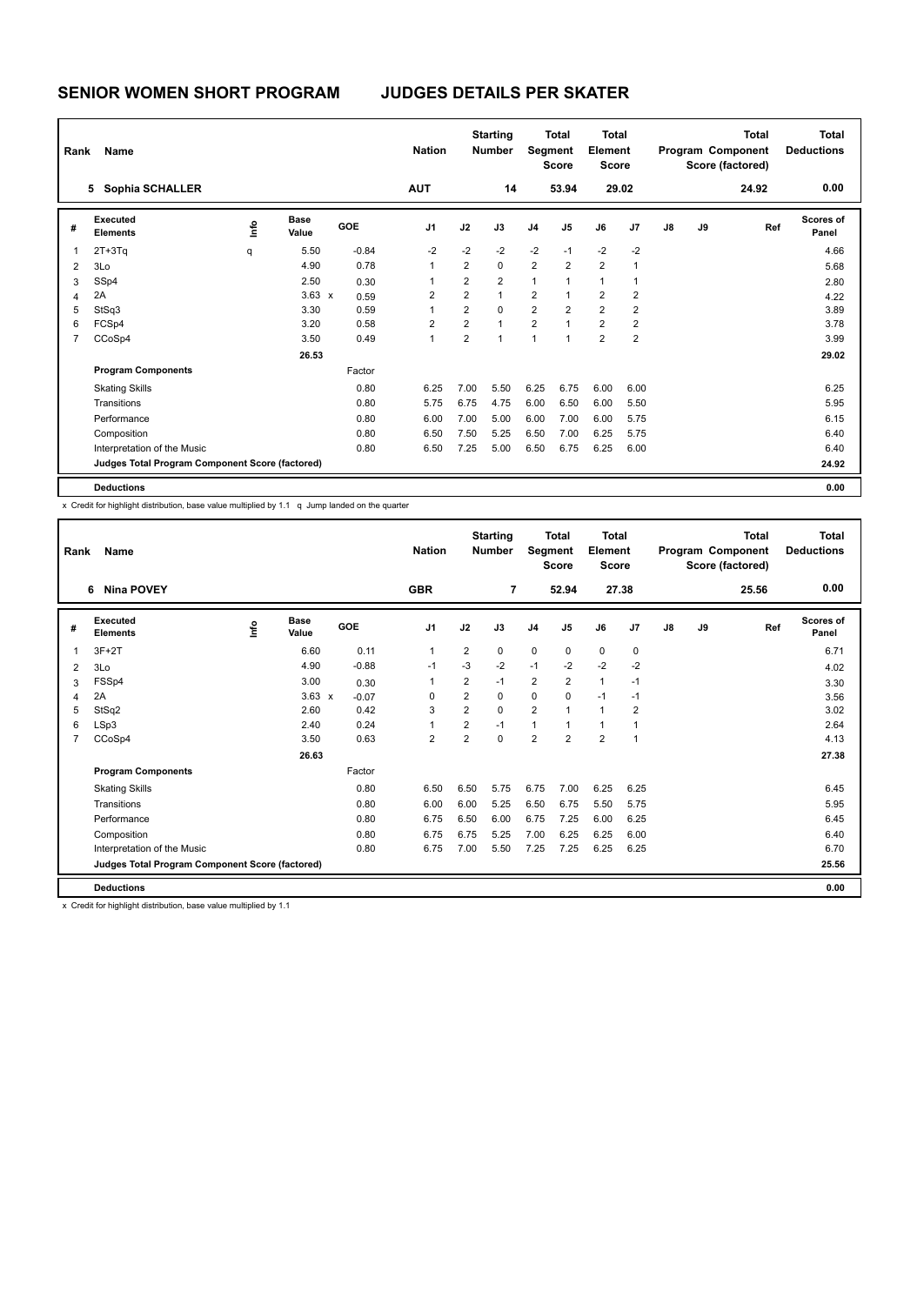| Rank                     | Name<br><b>Maia MAZZARA</b><br>7                |      |                      |            | <b>Nation</b>  |                | <b>Starting</b><br><b>Number</b> | Segment        | <b>Total</b><br><b>Score</b> | <b>Total</b><br><b>Element</b><br><b>Score</b> |                |    |    | <b>Total</b><br>Program Component<br>Score (factored) | <b>Total</b><br><b>Deductions</b> |
|--------------------------|-------------------------------------------------|------|----------------------|------------|----------------|----------------|----------------------------------|----------------|------------------------------|------------------------------------------------|----------------|----|----|-------------------------------------------------------|-----------------------------------|
|                          |                                                 |      |                      |            | <b>FRA</b>     |                | 11                               |                | 51.88                        | 27.96                                          |                |    |    | 24.92                                                 | $-1.00$                           |
| #                        | Executed<br><b>Elements</b>                     | lnfo | <b>Base</b><br>Value | <b>GOE</b> | J <sub>1</sub> | J2             | J3                               | J <sub>4</sub> | J5                           | J6                                             | J <sub>7</sub> | J8 | J9 | Ref                                                   | <b>Scores of</b><br>Panel         |
| $\overline{\phantom{a}}$ | $3T+3T$                                         |      | 8.40                 | 0.67       | $\overline{2}$ | 2              | $\overline{1}$                   | 1              | $\overline{2}$               | $\mathbf{1}$                                   | $\overline{2}$ |    |    |                                                       | 9.07                              |
| $\overline{2}$           | 2A                                              |      | 3.30                 | 0.46       | $\overline{2}$ | 3              | $\overline{1}$                   | $\mathbf{1}$   | $\overline{2}$               | -1                                             | 1              |    |    |                                                       | 3.76                              |
| 3                        | FSSp4                                           |      | 3.00                 | 0.36       | $\overline{2}$ | 2              | $\mathbf{1}$                     | 0              | 1                            | 1                                              |                |    |    |                                                       | 3.36                              |
| 4                        | 3Lze                                            | e    | $5.19 \times$        | $-2.36$    | $-5$           | $-5$           | $-5$                             | $-5$           | $-5$                         | $-5$                                           | $-5$           |    |    |                                                       | 2.83                              |
| 5                        | LSp4                                            |      | 2.70                 | 0.16       | 1              | $\mathbf{1}$   | $-2$                             | $\mathbf{1}$   | $\overline{1}$               | $\Omega$                                       | $\Omega$       |    |    |                                                       | 2.86                              |
| 6                        | StSq2                                           |      | 2.60                 | 0.26       | 1              | $\overline{2}$ | $\mathbf{1}$                     | 1              | $\overline{1}$               | $\mathbf{1}$                                   | 1              |    |    |                                                       | 2.86                              |
| $\overline{7}$           | CCoSp4                                          |      | 3.50                 | $-0.28$    | $-1$           | $-1$           | $-2$                             | 0              | $\overline{1}$               | $-1$                                           | $-1$           |    |    |                                                       | 3.22                              |
|                          |                                                 |      | 28.69                |            |                |                |                                  |                |                              |                                                |                |    |    |                                                       | 27.96                             |
|                          | <b>Program Components</b>                       |      |                      | Factor     |                |                |                                  |                |                              |                                                |                |    |    |                                                       |                                   |
|                          | <b>Skating Skills</b>                           |      |                      | 0.80       | 6.50           | 7.00           | 6.00                             | 6.25           | 6.50                         | 6.00                                           | 6.25           |    |    |                                                       | 6.30                              |
|                          | Transitions                                     |      |                      | 0.80       | 6.00           | 6.75           | 5.25                             | 6.25           | 6.25                         | 5.50                                           | 5.75           |    |    |                                                       | 5.95                              |
|                          | Performance                                     |      |                      | 0.80       | 6.50           | 7.00           | 5.75                             | 6.25           | 7.00                         | 6.25                                           | 6.00           |    |    |                                                       | 6.40                              |
|                          | Composition                                     |      |                      | 0.80       | 6.25           | 7.50           | 5.75                             | 6.50           | 6.75                         | 6.00                                           | 5.75           |    |    |                                                       | 6.25                              |
|                          | Interpretation of the Music                     |      |                      | 0.80       | 6.00           | 7.50           | 6.00                             | 6.50           | 6.75                         | 6.00                                           | 5.75           |    |    |                                                       | 6.25                              |
|                          | Judges Total Program Component Score (factored) |      |                      |            |                |                |                                  |                |                              |                                                |                |    |    |                                                       | 24.92                             |
|                          | <b>Deductions</b>                               |      | Falls:               | $-1.00(1)$ |                |                |                                  |                |                              |                                                |                |    |    |                                                       | $-1.00$                           |

x Credit for highlight distribution, base value multiplied by 1.1 e Wrong edge

| Rank           | Name                                            |      |                      |         | <b>Nation</b>  |                | <b>Starting</b><br><b>Number</b> |                | Total<br>Segment<br><b>Score</b> | Total<br>Element<br><b>Score</b> |       |               |    | <b>Total</b><br>Program Component<br>Score (factored) | <b>Total</b><br><b>Deductions</b> |
|----------------|-------------------------------------------------|------|----------------------|---------|----------------|----------------|----------------------------------|----------------|----------------------------------|----------------------------------|-------|---------------|----|-------------------------------------------------------|-----------------------------------|
|                | <b>Oona OUNASVUORI</b><br>8                     |      |                      |         | <b>FIN</b>     |                | 19                               |                | 51.65                            |                                  | 25.97 |               |    | 25.68                                                 | 0.00                              |
| #              | Executed<br><b>Elements</b>                     | lnfo | <b>Base</b><br>Value | GOE     | J <sub>1</sub> | J2             | J3                               | J <sub>4</sub> | J <sub>5</sub>                   | J6                               | J7    | $\mathsf{J}8$ | J9 | Ref                                                   | Scores of<br>Panel                |
| 1              | $3Lz + 2T$                                      |      | 7.20                 | 0.00    | 0              | 0              | $-1$                             | $\mathbf 0$    | $\mathbf 0$                      | $\mathbf 0$                      | 0     |               |    |                                                       | 7.20                              |
| $\overline{2}$ | 2A                                              |      | 3.30                 | 0.00    | 0              | 1              | 0                                | $\mathbf 0$    | 0                                | 0                                | 0     |               |    |                                                       | 3.30                              |
| 3              | CCoSp4                                          |      | 3.50                 | 0.84    | 3              | $\overline{2}$ | 3                                | 3              | $\overline{2}$                   | $\overline{2}$                   | 2     |               |    |                                                       | 4.34                              |
| 4              | 3Fq                                             | q    | 5.83<br>$\mathsf{x}$ | $-2.33$ | $-5$           | $-5$           | $-3$                             | $-4$           | $-4$                             | $-5$                             | $-4$  |               |    |                                                       | 3.50                              |
| 5              | FCSp3                                           |      | 2.80                 | $-0.28$ | $-2$           | $-1$           | $-2$                             | $-1$           | 1                                | $\Omega$                         | $-1$  |               |    |                                                       | 2.52                              |
| 6              | StSq2                                           |      | 2.60                 | 0.21    | $\overline{2}$ | 0              | $\mathbf{1}$                     | 0              | 1                                | $\mathbf{1}$                     | 1     |               |    |                                                       | 2.81                              |
| $\overline{7}$ | LSp3                                            |      | 2.40                 | $-0.10$ | $-1$           | $-1$           | $\overline{1}$                   | $-2$           | $\mathbf 0$                      | $\mathbf 0$                      | 0     |               |    |                                                       | 2.30                              |
|                |                                                 |      | 27.63                |         |                |                |                                  |                |                                  |                                  |       |               |    |                                                       | 25.97                             |
|                | <b>Program Components</b>                       |      |                      | Factor  |                |                |                                  |                |                                  |                                  |       |               |    |                                                       |                                   |
|                | <b>Skating Skills</b>                           |      |                      | 0.80    | 6.75           | 5.75           | 7.25                             | 6.50           | 6.25                             | 6.75                             | 6.50  |               |    |                                                       | 6.55                              |
|                | Transitions                                     |      |                      | 0.80    | 6.00           | 5.25           | 6.50                             | 6.50           | 6.00                             | 6.00                             | 6.25  |               |    |                                                       | 6.15                              |
|                | Performance                                     |      |                      | 0.80    | 6.25           | 5.25           | 6.75                             | 6.00           | 6.75                             | 6.50                             | 6.50  |               |    |                                                       | 6.40                              |
|                | Composition                                     |      |                      | 0.80    | 6.25           | 5.50           | 6.75                             | 7.00           | 6.25                             | 6.50                             | 6.75  |               |    |                                                       | 6.50                              |
|                | Interpretation of the Music                     |      |                      | 0.80    | 6.00           | 5.75           | 7.00                             | 6.75           | 6.50                             | 6.75                             | 6.50  |               |    |                                                       | 6.50                              |
|                | Judges Total Program Component Score (factored) |      |                      |         |                |                |                                  |                |                                  |                                  |       |               |    |                                                       | 25.68                             |
|                | <b>Deductions</b>                               |      |                      |         |                |                |                                  |                |                                  |                                  |       |               |    |                                                       | 0.00                              |

x Credit for highlight distribution, base value multiplied by 1.1 q Jump landed on the quarter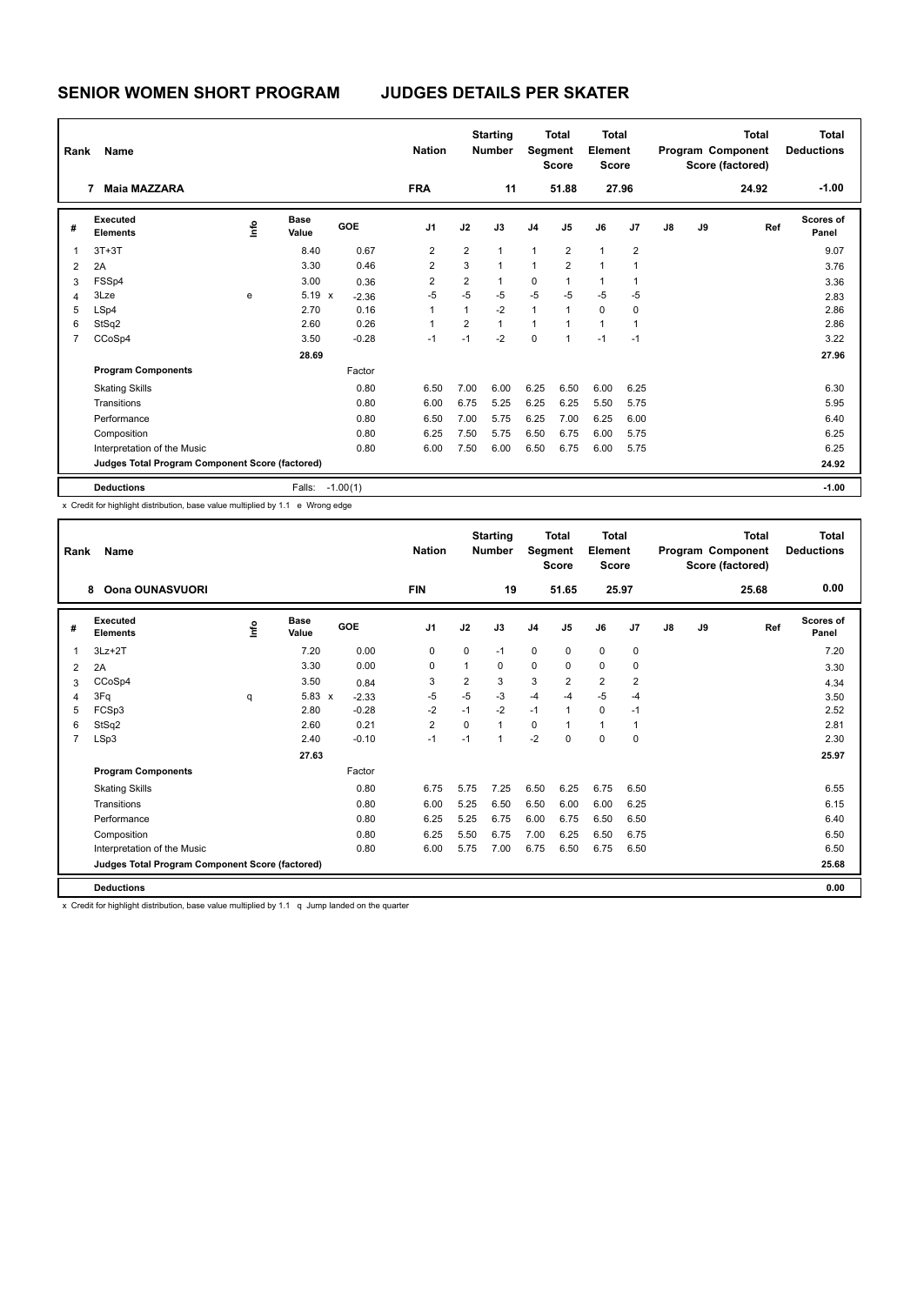| Rank           | Name                                            |       | <b>Nation</b>        |            | <b>Starting</b><br><b>Number</b> | Segment        | <b>Total</b><br><b>Score</b> | Total<br>Element<br><b>Score</b> |                |                |                | <b>Total</b><br>Program Component<br>Score (factored) | <b>Total</b><br><b>Deductions</b> |       |                    |
|----------------|-------------------------------------------------|-------|----------------------|------------|----------------------------------|----------------|------------------------------|----------------------------------|----------------|----------------|----------------|-------------------------------------------------------|-----------------------------------|-------|--------------------|
|                | Jocelyn HONG<br>9                               |       |                      |            | <b>NZL</b>                       |                | 6                            |                                  | 51.19          | 27.15          |                |                                                       |                                   | 24.04 | 0.00               |
| #              | Executed<br><b>Elements</b>                     | ١mfo  | <b>Base</b><br>Value | <b>GOE</b> | J <sub>1</sub>                   | J2             | J3                           | J <sub>4</sub>                   | J <sub>5</sub> | J6             | J7             | J8                                                    | J9                                | Ref   | Scores of<br>Panel |
| 1              | $3Lz + 2T$                                      |       | 7.20                 | 0.47       | 0                                | 2              | 0                            | $\mathbf{1}$                     | $\overline{2}$ | $\mathbf{1}$   | $-1$           |                                                       |                                   |       | 7.67               |
| $\overline{2}$ | 3Lo<                                            | $\,<$ | 3.92                 | $-1.02$    | $-3$                             | $-3$           | $-3$                         | $-2$                             | $-2$           | $-2$           | $-3$           |                                                       |                                   |       | 2.90               |
| 3              | FCSp4                                           |       | 3.20                 | 0.26       | 0                                | 2              | $\mathbf 0$                  | $\mathbf{1}$                     | $\overline{1}$ | $\mathbf{1}$   |                |                                                       |                                   |       | 3.46               |
| 4              | 2A                                              |       | $3.63 \times$        | 0.46       | 1                                | $\overline{2}$ | $\mathbf{1}$                 | $\mathbf{1}$                     | $\overline{2}$ | $\overline{2}$ |                |                                                       |                                   |       | 4.09               |
| 5              | StSq3                                           |       | 3.30                 | 0.33       | 1                                | $\overline{2}$ | $\Omega$                     | 0                                | 1              | $\mathbf{1}$   | $\overline{2}$ |                                                       |                                   |       | 3.63               |
| 6              | CCoSp3V                                         |       | 2.25                 | 0.23       | 1                                | $\overline{2}$ | $-3$                         | $\Omega$                         |                | $\overline{2}$ | 1              |                                                       |                                   |       | 2.48               |
| 7              | LSp4                                            |       | 2.70                 | 0.22       | 1                                | $\overline{2}$ | $\overline{1}$               | 1                                | $\overline{1}$ | $\Omega$       | $\mathbf 0$    |                                                       |                                   |       | 2.92               |
|                |                                                 |       | 26.20                |            |                                  |                |                              |                                  |                |                |                |                                                       |                                   |       | 27.15              |
|                | <b>Program Components</b>                       |       |                      | Factor     |                                  |                |                              |                                  |                |                |                |                                                       |                                   |       |                    |
|                | <b>Skating Skills</b>                           |       |                      | 0.80       | 6.00                             | 6.50           | 6.00                         | 6.50                             | 7.00           | 6.00           | 6.00           |                                                       |                                   |       | 6.20               |
|                | Transitions                                     |       |                      | 0.80       | 5.50                             | 6.00           | 5.50                         | 6.00                             | 6.25           | 5.50           | 5.00           |                                                       |                                   |       | 5.70               |
|                | Performance                                     |       |                      | 0.80       | 5.75                             | 6.50           | 5.75                         | 6.00                             | 6.75           | 6.00           | 5.25           |                                                       |                                   |       | 6.00               |
|                | Composition                                     |       |                      | 0.80       | 5.75                             | 6.75           | 5.50                         | 5.75                             | 6.75           | 6.25           | 5.25           |                                                       |                                   |       | 6.00               |
|                | Interpretation of the Music                     |       |                      | 0.80       | 6.25                             | 7.00           | 5.50                         | 6.25                             | 6.50           | 6.25           | 5.00           |                                                       |                                   |       | 6.15               |
|                | Judges Total Program Component Score (factored) |       |                      |            |                                  |                |                              |                                  |                |                |                |                                                       |                                   |       | 24.04              |
|                | <b>Deductions</b>                               |       |                      |            |                                  |                |                              |                                  |                |                |                |                                                       |                                   |       | 0.00               |

< Under-rotated jump x Credit for highlight distribution, base value multiplied by 1.1

| Rank           | <b>Name</b>                                     |         |                      |            | <b>Nation</b>  |                | <b>Starting</b><br><b>Number</b> | Segment        | <b>Total</b><br><b>Score</b> | <b>Total</b><br>Element<br><b>Score</b> |                |    |    | <b>Total</b><br>Program Component<br>Score (factored) | <b>Total</b><br><b>Deductions</b> |
|----------------|-------------------------------------------------|---------|----------------------|------------|----------------|----------------|----------------------------------|----------------|------------------------------|-----------------------------------------|----------------|----|----|-------------------------------------------------------|-----------------------------------|
|                | <b>Lindsay VAN ZUNDERT</b><br>10                |         |                      |            | <b>NED</b>     |                | 10                               |                | 51.14                        |                                         | 25.06          |    |    | 26.08                                                 | 0.00                              |
| #              | Executed<br><b>Elements</b>                     | ١nfo    | <b>Base</b><br>Value | <b>GOE</b> | J <sub>1</sub> | J2             | J3                               | J <sub>4</sub> | J <sub>5</sub>               | J6                                      | J <sub>7</sub> | J8 | J9 | Ref                                                   | Scores of<br>Panel                |
| $\overline{1}$ | $2Lz$ *                                         | $\star$ | 0.00                 | 0.00       |                |                |                                  |                |                              |                                         |                |    |    |                                                       | 0.00                              |
| 2              | 2A                                              |         | 3.30                 | $-0.13$    | $-1$           | $-1$           | $-1$                             | $\mathbf 0$    | $\mathbf 0$                  | $\mathbf 0$                             | $\pmb{0}$      |    |    |                                                       | 3.17                              |
| 3              | FSS <sub>p4</sub>                               |         | 3.00                 | 0.66       | 3              | $\overline{2}$ | 1                                | 3              | 2                            | $\overline{2}$                          | 2              |    |    |                                                       | 3.66                              |
| 4              | $3Lo+2T$                                        |         | $6.82 \times$        | 0.10       | $\overline{2}$ | $\Omega$       | $\Omega$                         | $\mathbf 0$    | $\Omega$                     | $\mathbf 0$                             | $\mathbf 1$    |    |    |                                                       | 6.92                              |
| 5              | LSp4                                            |         | 2.70                 | 0.59       | $\overline{2}$ | 1              | $\overline{2}$                   | $\overline{2}$ | $\overline{2}$               | 3                                       | 3              |    |    |                                                       | 3.29                              |
| 6              | StSq3                                           |         | 3.30                 | 0.59       | $\overline{2}$ | $\Omega$       | $\overline{1}$                   | 3              | $\overline{2}$               | $\overline{2}$                          | $\overline{2}$ |    |    |                                                       | 3.89                              |
| $\overline{7}$ | CCoSp4                                          |         | 3.50                 | 0.63       | 3              | 1              | $\Omega$                         | 3              | $\overline{2}$               | $\overline{2}$                          | $\overline{1}$ |    |    |                                                       | 4.13                              |
|                |                                                 |         | 22.62                |            |                |                |                                  |                |                              |                                         |                |    |    |                                                       | 25.06                             |
|                | <b>Program Components</b>                       |         |                      | Factor     |                |                |                                  |                |                              |                                         |                |    |    |                                                       |                                   |
|                | <b>Skating Skills</b>                           |         |                      | 0.80       | 6.00           | 6.75           | 5.25                             | 7.50           | 7.25                         | 6.75                                    | 6.50           |    |    |                                                       | 6.65                              |
|                | Transitions                                     |         |                      | 0.80       | 6.50           | 6.25           | 4.50                             | 7.25           | 7.00                         | 6.00                                    | 6.00           |    |    |                                                       | 6.35                              |
|                | Performance                                     |         |                      | 0.80       | 6.25           | 6.50           | 5.00                             | 7.00           | 7.25                         | 6.25                                    | 6.25           |    |    |                                                       | 6.45                              |
|                | Composition                                     |         |                      | 0.80       | 6.75           | 6.75           | 4.75                             | 7.75           | 6.75                         | 6.50                                    | 6.25           |    |    |                                                       | 6.60                              |
|                | Interpretation of the Music                     |         |                      | 0.80       | 6.00           | 6.75           | 5.00                             | 7.50           | 7.25                         | 6.50                                    | 6.25           |    |    |                                                       | 6.55                              |
|                | Judges Total Program Component Score (factored) |         |                      |            |                |                |                                  |                |                              |                                         |                |    |    |                                                       | 26.08                             |
|                | <b>Deductions</b>                               |         |                      |            |                |                |                                  |                |                              |                                         |                |    |    |                                                       | 0.00                              |
|                | -                                               |         |                      | .          |                |                |                                  |                |                              |                                         |                |    |    |                                                       |                                   |

Invalid element  $x$  Credit for highlight distribution, base value multiplied by 1.1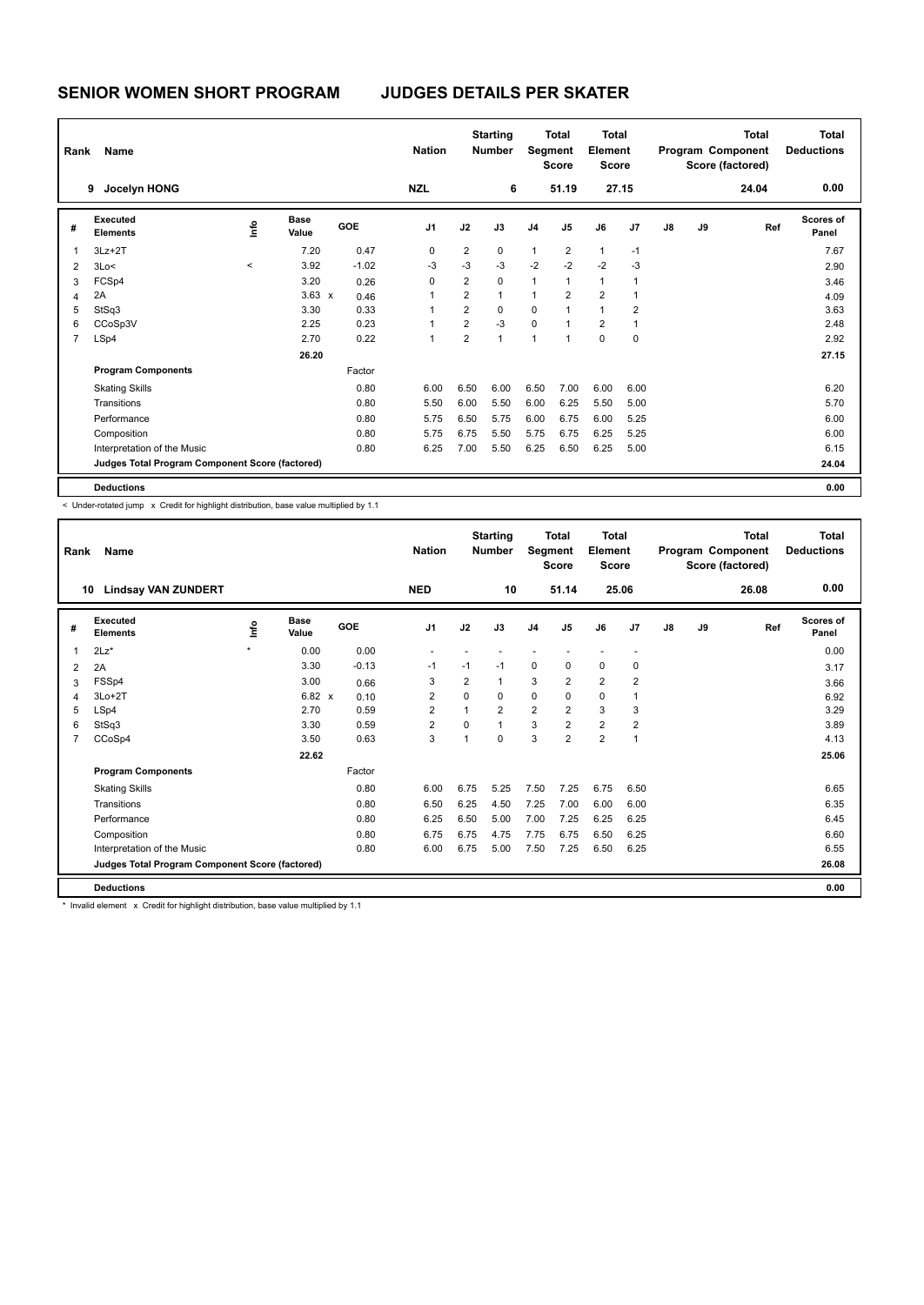| Rank           | Name                                            |    |                      |            | <b>Nation</b>  |                | <b>Starting</b><br><b>Number</b> | Segment        | <b>Total</b><br><b>Score</b> | <b>Total</b><br>Element<br><b>Score</b> |                |    |    | <b>Total</b><br>Program Component<br>Score (factored) | <b>Total</b><br><b>Deductions</b> |
|----------------|-------------------------------------------------|----|----------------------|------------|----------------|----------------|----------------------------------|----------------|------------------------------|-----------------------------------------|----------------|----|----|-------------------------------------------------------|-----------------------------------|
|                | <b>Niki WORIES</b><br>11                        |    |                      |            | <b>NED</b>     |                | 9                                |                | 50.43                        | 25.15                                   |                |    |    | 26.28                                                 | $-1.00$                           |
| #              | Executed<br><b>Elements</b>                     | ١m | <b>Base</b><br>Value | GOE        | J <sub>1</sub> | J2             | J3                               | J <sub>4</sub> | J5                           | J6                                      | J <sub>7</sub> | J8 | J9 | Ref                                                   | Scores of<br>Panel                |
| 1              | $3T+3T<<$                                       | << | 5.50                 | $-2.10$    | $-5$           | $-5$           | $-5$                             | $-5$           | $-5$                         | $-5$                                    | $-5$           |    |    |                                                       | 3.40                              |
| 2              | 3F                                              |    | 5.30                 | 0.21       | $\overline{2}$ | $\mathbf{1}$   | $\mathbf 0$                      | $\mathbf{1}$   | 0                            | $-1$                                    | $\mathbf 0$    |    |    |                                                       | 5.51                              |
| 3              | FSSp4                                           |    | 3.00                 | 0.48       | 2              | 2              | $\mathbf{1}$                     | 2              | $\overline{2}$               | $\mathbf{1}$                            | 1              |    |    |                                                       | 3.48                              |
| 4              | 2A                                              |    | $3.63 \times$        | $-0.53$    | $-2$           | $-1$           | $-2$                             | $\mathbf 0$    | $-1$                         | $-3$                                    | $-2$           |    |    |                                                       | 3.10                              |
| 5              | StSq2                                           |    | 2.60                 | 0.36       | 3              | $-1$           | $-1$                             | $\overline{2}$ | $\overline{2}$               | $\overline{2}$                          | $\overline{2}$ |    |    |                                                       | 2.96                              |
| 6              | LSp3                                            |    | 2.40                 | 0.38       | $\overline{2}$ | $\overline{2}$ | $\mathbf{1}$                     | 1              | $\overline{2}$               | $\overline{2}$                          | 1              |    |    |                                                       | 2.78                              |
| $\overline{7}$ | CCoSp4                                          |    | 3.50                 | 0.42       | 1              | $\overline{2}$ | $\Omega$                         | 1              | $\overline{2}$               | $\overline{1}$                          | $\mathbf 1$    |    |    |                                                       | 3.92                              |
|                |                                                 |    | 25.93                |            |                |                |                                  |                |                              |                                         |                |    |    |                                                       | 25.15                             |
|                | <b>Program Components</b>                       |    |                      | Factor     |                |                |                                  |                |                              |                                         |                |    |    |                                                       |                                   |
|                | <b>Skating Skills</b>                           |    |                      | 0.80       | 7.00           | 7.00           | 6.25                             | 7.25           | 7.25                         | 6.00                                    | 6.25           |    |    |                                                       | 6.75                              |
|                | Transitions                                     |    |                      | 0.80       | 6.50           | 6.75           | 5.25                             | 7.00           | 6.75                         | 5.75                                    | 5.75           |    |    |                                                       | 6.30                              |
|                | Performance                                     |    |                      | 0.80       | 7.25           | 6.75           | 6.00                             | 6.75           | 7.25                         | 6.25                                    | 6.00           |    |    |                                                       | 6.60                              |
|                | Composition                                     |    |                      | 0.80       | 6.75           | 7.00           | 5.75                             | 7.25           | 6.75                         | 6.00                                    | 6.00           |    |    |                                                       | 6.50                              |
|                | Interpretation of the Music                     |    |                      | 0.80       | 7.25           | 7.00           | 5.50                             | 7.25           | 7.00                         | 6.25                                    | 6.00           |    |    |                                                       | 6.70                              |
|                | Judges Total Program Component Score (factored) |    |                      |            |                |                |                                  |                |                              |                                         |                |    |    |                                                       | 26.28                             |
|                | <b>Deductions</b>                               |    | Falls:               | $-1.00(1)$ |                |                |                                  |                |                              |                                         |                |    |    |                                                       | $-1.00$                           |

<< Downgraded jump x Credit for highlight distribution, base value multiplied by 1.1

| Rank           | Name                                                                                 |    |                      |            | <b>Nation</b>  |                | <b>Starting</b><br><b>Number</b> | <b>Segment</b> | <b>Total</b><br><b>Score</b> | <b>Total</b><br>Element<br><b>Score</b> |                |               |    | <b>Total</b><br>Program Component<br>Score (factored) | <b>Total</b><br><b>Deductions</b> |
|----------------|--------------------------------------------------------------------------------------|----|----------------------|------------|----------------|----------------|----------------------------------|----------------|------------------------------|-----------------------------------------|----------------|---------------|----|-------------------------------------------------------|-----------------------------------|
| 12             | <b>Stefanie PESENDORFER</b>                                                          |    |                      |            | <b>AUT</b>     |                | 21                               |                | 50.28                        | 26.60                                   |                |               |    | 24.68                                                 | $-1.00$                           |
| #              | Executed<br><b>Elements</b>                                                          | ۴d | <b>Base</b><br>Value | GOE        | J <sub>1</sub> | J2             | J3                               | J <sub>4</sub> | J <sub>5</sub>               | J6                                      | J <sub>7</sub> | $\mathsf{J}8$ | J9 | Ref                                                   | Scores of<br>Panel                |
| 1              | 3Lz<<                                                                                | << | 2.10                 | $-1.05$    | $-5$           | $-5$           | $-5$                             | $-5$           | $-5$                         | $-5$                                    | $-5$           |               |    |                                                       | 1.05                              |
| 2              | CSp4                                                                                 |    | 2.60                 | 0.52       | $\overline{2}$ | 3              | $\overline{2}$                   | $\overline{2}$ | $\overline{2}$               | $\overline{2}$                          | $\overline{2}$ |               |    |                                                       | 3.12                              |
| 3              | 2A                                                                                   |    | 3.30                 | 0.53       | $\overline{2}$ | 0              | 1                                | $\mathbf{1}$   | $\overline{2}$               | $\overline{2}$                          | $\overline{2}$ |               |    |                                                       | 3.83                              |
| 4              | CCoSp4                                                                               |    | 3.50                 | 0.63       | $\overline{2}$ | 3              | 0                                | $\overline{2}$ | $\overline{2}$               | $\overline{2}$                          | $\overline{1}$ |               |    |                                                       | 4.13                              |
| 5              | FSSp4                                                                                |    | 3.00                 | 0.60       | $\overline{2}$ | $\overline{2}$ | $\overline{2}$                   | $\overline{2}$ | $\overline{2}$               | $\overline{2}$                          | $\overline{2}$ |               |    |                                                       | 3.60                              |
| 6              | $3F+2T$                                                                              |    | $7.26 \times$        | 0.11       | $\overline{1}$ | $\Omega$       | $\Omega$                         | $\mathbf 0$    | 1                            | $\Omega$                                | $\mathbf 0$    |               |    |                                                       | 7.37                              |
| $\overline{7}$ | StSq3                                                                                |    | 3.30                 | 0.20       | $\mathbf{1}$   | $\overline{2}$ | 1                                | $\overline{1}$ | $\mathbf 0$                  | 0                                       | $\mathbf 0$    |               |    |                                                       | 3.50                              |
|                |                                                                                      |    | 25.06                |            |                |                |                                  |                |                              |                                         |                |               |    |                                                       | 26.60                             |
|                | <b>Program Components</b>                                                            |    |                      | Factor     |                |                |                                  |                |                              |                                         |                |               |    |                                                       |                                   |
|                | <b>Skating Skills</b>                                                                |    |                      | 0.80       | 6.25           | 7.00           | 6.00                             | 6.00           | 7.00                         | 6.25                                    | 6.25           |               |    |                                                       | 6.35                              |
|                | Transitions                                                                          |    |                      | 0.80       | 6.00           | 6.50           | 4.75                             | 6.00           | 6.50                         | 6.00                                    | 5.50           |               |    |                                                       | 6.00                              |
|                | Performance                                                                          |    |                      | 0.80       | 5.75           | 6.75           | 5.75                             | 6.00           | 6.75                         | 6.25                                    | 6.00           |               |    |                                                       | 6.15                              |
|                | Composition                                                                          |    |                      | 0.80       | 6.25           | 7.00           | 6.25                             | 6.00           | 6.50                         | 6.00                                    | 5.75           |               |    |                                                       | 6.20                              |
|                | Interpretation of the Music                                                          |    |                      | 0.80       | 6.00           | 6.75           | 6.00                             | 6.25           | 6.50                         | 6.00                                    | 5.75           |               |    |                                                       | 6.15                              |
|                | Judges Total Program Component Score (factored)                                      |    |                      |            |                |                |                                  |                |                              |                                         |                |               |    |                                                       | 24.68                             |
|                | <b>Deductions</b>                                                                    |    | Falls:               | $-1.00(1)$ |                |                |                                  |                |                              |                                         |                |               |    |                                                       | $-1.00$                           |
|                | << Downgraded jump x Credit for highlight distribution, base value multiplied by 1.1 |    |                      |            |                |                |                                  |                |                              |                                         |                |               |    |                                                       |                                   |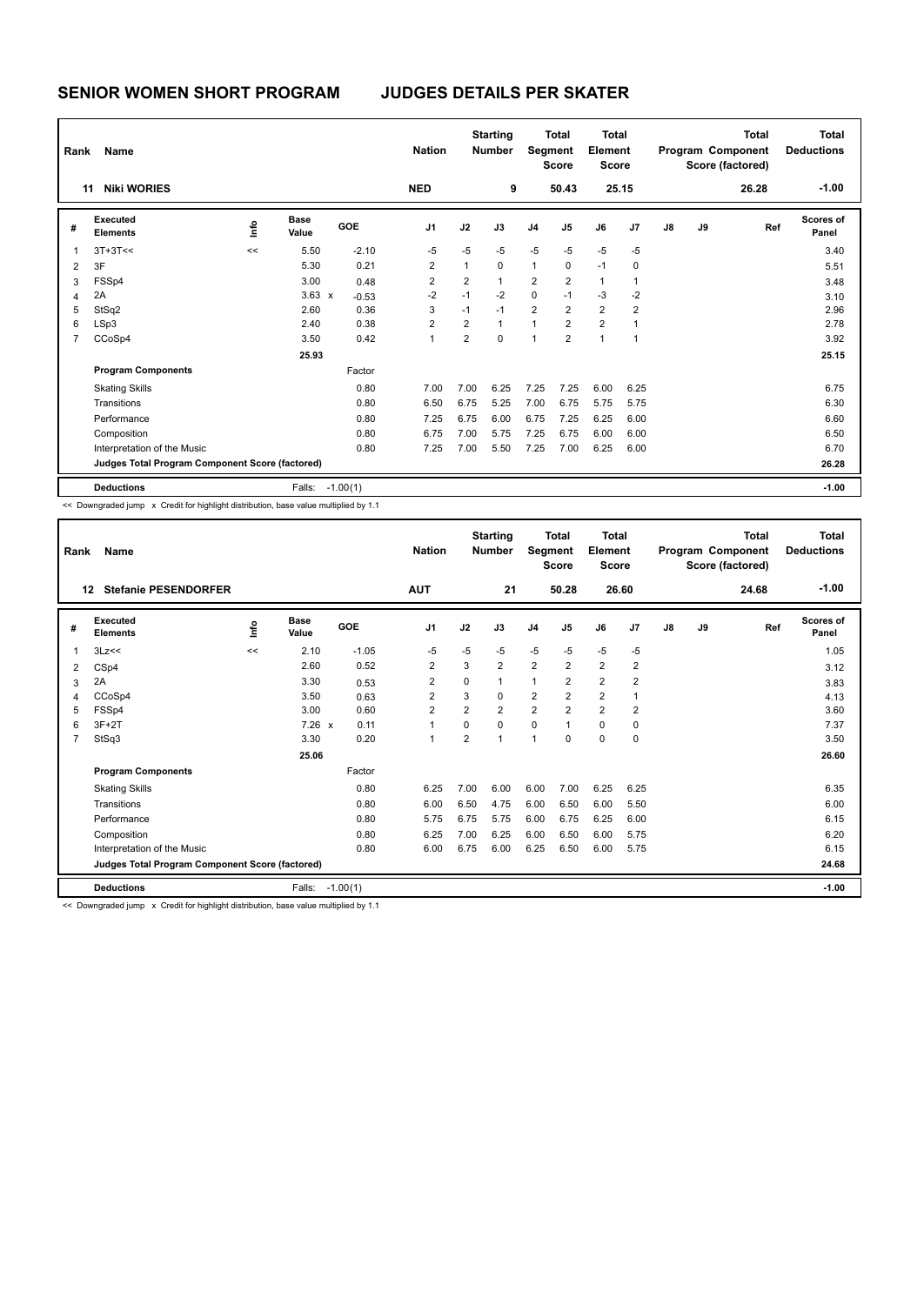# **SENIOR WOMEN SHORT PROGRAM JUDGES DETAILS PER SKATER**

| Rank           | Name                                            |         |                      |            | <b>Nation</b>  |              | <b>Starting</b><br><b>Number</b> | <b>Total</b><br>Segment<br><b>Score</b> |                | <b>Total</b><br>Element<br><b>Score</b> |                | <b>Total</b><br>Program Component<br>Score (factored) |    |       | <b>Total</b><br><b>Deductions</b> |
|----------------|-------------------------------------------------|---------|----------------------|------------|----------------|--------------|----------------------------------|-----------------------------------------|----------------|-----------------------------------------|----------------|-------------------------------------------------------|----|-------|-----------------------------------|
|                | <b>Jade HOVINE</b><br>13                        |         |                      |            | <b>BEL</b>     |              | 20                               |                                         | 50.23          |                                         | 26.27          |                                                       |    | 23.96 | 0.00                              |
| #              | Executed<br><b>Elements</b>                     | lnfo    | <b>Base</b><br>Value | <b>GOE</b> | J <sub>1</sub> | J2           | J3                               | J <sub>4</sub>                          | J <sub>5</sub> | J6                                      | J7             | J8                                                    | J9 | Ref   | <b>Scores of</b><br>Panel         |
| 1              | 3Lzq                                            | q       | 5.90                 | $-2.83$    | $-5$           | $-5$         | -4                               | $-5$                                    | $-4$           | $-5$                                    | $-5$           |                                                       |    |       | 3.07                              |
| $\overline{2}$ | $3Lo+2T$                                        |         | 6.20                 | 0.00       | 0              | $\mathbf{1}$ | $\mathbf 0$                      | $\mathbf 0$                             | $\mathbf 0$    | $\mathbf 0$                             | $\mathbf 0$    |                                                       |    |       | 6.20                              |
| 3              | LSp3                                            |         | 2.40                 | 0.58       | 2              | 3            | 3                                | $\overline{2}$                          | 3              | $\overline{2}$                          | $\mathbf 0$    |                                                       |    |       | 2.98                              |
| 4              | FCSp4                                           |         | 3.20                 | 0.64       | $\overline{2}$ | 3            | $\overline{2}$                   | $\overline{2}$                          | $\overline{2}$ | $\overline{2}$                          | $\overline{2}$ |                                                       |    |       | 3.84                              |
| 5              | 2A<                                             | $\prec$ | 2.90 x               | $-0.90$    | $-4$           | $-3$         | $-3$                             | $-2$                                    | $-4$           | $-3$                                    | $-4$           |                                                       |    |       | 2.00                              |
| 6              | StSq3                                           |         | 3.30                 | 0.33       | 2              | 1            | $-1$                             | $\mathbf{1}$                            | $\overline{1}$ | $\mathbf{1}$                            | 1              |                                                       |    |       | 3.63                              |
| $\overline{7}$ | CCoSp4                                          |         | 3.50                 | 1.05       | 3              | 3            | 3                                | 3                                       | 3              | 3                                       | 3              |                                                       |    |       | 4.55                              |
|                |                                                 |         | 27.40                |            |                |              |                                  |                                         |                |                                         |                |                                                       |    |       | 26.27                             |
|                | <b>Program Components</b>                       |         |                      | Factor     |                |              |                                  |                                         |                |                                         |                |                                                       |    |       |                                   |
|                | <b>Skating Skills</b>                           |         |                      | 0.80       | 6.00           | 7.25         | 6.00                             | 5.50                                    | 6.50           | 6.25                                    | 6.25           |                                                       |    |       | 6.20                              |
|                | Transitions                                     |         |                      | 0.80       | 5.25           | 7.00         | 5.25                             | 5.25                                    | 6.00           | 5.75                                    | 5.75           |                                                       |    |       | 5.60                              |
|                | Performance                                     |         |                      | 0.80       | 5.75           | 6.75         | 5.75                             | 5.50                                    | 6.50           | 6.25                                    | 5.75           |                                                       |    |       | 6.00                              |
|                | Composition                                     |         |                      | 0.80       | 6.25           | 6.75         | 5.75                             | 5.50                                    | 6.25           | 6.00                                    | 6.00           |                                                       |    |       | 6.05                              |
|                | Interpretation of the Music                     |         |                      | 0.80       | 6.00           | 6.75         | 6.00                             | 5.75                                    | 6.25           | 6.25                                    | 6.00           |                                                       |    |       | 6.10                              |
|                | Judges Total Program Component Score (factored) |         |                      |            |                |              |                                  |                                         |                |                                         |                |                                                       |    |       | 23.96                             |
|                | <b>Deductions</b>                               |         |                      |            |                |              |                                  |                                         |                |                                         |                |                                                       |    |       | 0.00                              |

< Under-rotated jump x Credit for highlight distribution, base value multiplied by 1.1 q Jump landed on the quarter

| Rank                                                     | <b>Name</b>                 |       |                      |            | <b>Nation</b>  | <b>Starting</b><br><b>Number</b> |                | <b>Total</b><br>Segment<br><b>Score</b> |                | <b>Total</b><br>Element<br><b>Score</b> |                         | <b>Total</b><br>Program Component<br>Score (factored) |    |       | <b>Total</b><br><b>Deductions</b> |
|----------------------------------------------------------|-----------------------------|-------|----------------------|------------|----------------|----------------------------------|----------------|-----------------------------------------|----------------|-----------------------------------------|-------------------------|-------------------------------------------------------|----|-------|-----------------------------------|
|                                                          | Aleksandra GOLOVKINA<br>14  |       |                      |            | <b>LTU</b>     |                                  | 18             |                                         | 44.37          |                                         | 23.01                   |                                                       |    | 22.36 | $-1.00$                           |
| #                                                        | Executed<br><b>Elements</b> | Info  | <b>Base</b><br>Value | <b>GOE</b> | J <sub>1</sub> | J2                               | J3             | J <sub>4</sub>                          | J <sub>5</sub> | J6                                      | J <sub>7</sub>          | $\mathsf{J}8$                                         | J9 | Ref   | Scores of<br>Panel                |
| 1                                                        | 3F                          |       | 5.30                 | $-2.65$    | $-5$           | $-5$                             | $-5$           | $-5$                                    | $-5$           | $-5$                                    | $-5$                    |                                                       |    |       | 2.65                              |
| $\overline{2}$                                           | 2A                          |       | 3.30                 | 0.33       | 2              | $\overline{2}$                   | $\mathbf{1}$   | $\mathbf{1}$                            | $\overline{1}$ | $\mathbf 0$                             | 0                       |                                                       |    |       | 3.63                              |
| 3                                                        | FSSp4                       |       | 3.00                 | 0.36       | 2              | $\overline{2}$                   | $\mathbf{1}$   | $\overline{2}$                          | 1              | $\pmb{0}$                               | 0                       |                                                       |    |       | 3.36                              |
| 4                                                        | $3T < +2T$                  | $\,<$ | $5.13 \times$        | $-1.61$    | $-5$           | $-5$                             | $-5$           | $-4$                                    | $-4$           | $-5$                                    | $-5$                    |                                                       |    |       | 3.52                              |
| 5                                                        | StSq2                       |       | 2.60                 | 0.10       | 1              | 0                                | $-1$           | $\mathbf{1}$                            | 1              | $\mathbf 0$                             | 0                       |                                                       |    |       | 2.70                              |
| 6                                                        | LSp3                        |       | 2.40                 | 0.48       | 3              | $\overline{2}$                   | $\mathbf{1}$   | $\overline{2}$                          | $\overline{2}$ | $\overline{2}$                          | $\overline{\mathbf{c}}$ |                                                       |    |       | 2.88                              |
| $\overline{7}$                                           | CCoSp4                      |       | 3.50                 | 0.77       | 3              | $\overline{2}$                   | $\overline{2}$ | 3                                       | $\overline{2}$ | $\overline{2}$                          | $\overline{2}$          |                                                       |    |       | 4.27                              |
|                                                          |                             |       | 25.23                |            |                |                                  |                |                                         |                |                                         |                         |                                                       |    |       | 23.01                             |
|                                                          | <b>Program Components</b>   |       |                      | Factor     |                |                                  |                |                                         |                |                                         |                         |                                                       |    |       |                                   |
|                                                          | <b>Skating Skills</b>       |       |                      | 0.80       | 6.25           | 5.75                             | 5.25           | 6.75                                    | 6.50           | 5.50                                    | 5.25                    |                                                       |    |       | 5.85                              |
|                                                          | Transitions                 |       |                      | 0.80       | 5.50           | 5.50                             | 4.50           | 6.25                                    | 6.00           | 5.00                                    | 4.50                    |                                                       |    |       | 5.30                              |
|                                                          | Performance                 |       |                      | 0.80       | 5.75           | 5.50                             | 5.25           | 6.50                                    | 6.25           | 5.50                                    | 5.00                    |                                                       |    |       | 5.65                              |
|                                                          | Composition                 |       |                      | 0.80       | 6.00           | 5.75                             | 4.75           | 6.75                                    | 6.50           | 5.25                                    | 4.75                    |                                                       |    |       | 5.65                              |
|                                                          | Interpretation of the Music |       |                      | 0.80       | 5.50           | 5.75                             | 5.00           | 6.75                                    | 6.25           | 5.00                                    | 5.00                    |                                                       |    |       | 5.50                              |
| Judges Total Program Component Score (factored)<br>22.36 |                             |       |                      |            |                |                                  |                |                                         |                |                                         |                         |                                                       |    |       |                                   |
|                                                          | <b>Deductions</b>           |       | Falls:               | $-1.00(1)$ |                |                                  |                |                                         |                |                                         |                         |                                                       |    |       | $-1.00$                           |
|                                                          |                             |       |                      |            |                |                                  |                |                                         |                |                                         |                         |                                                       |    |       |                                   |

 $<$  Under-rotated jump  $\times$  Credit for highlight distribution, base value multiplied by 1.1